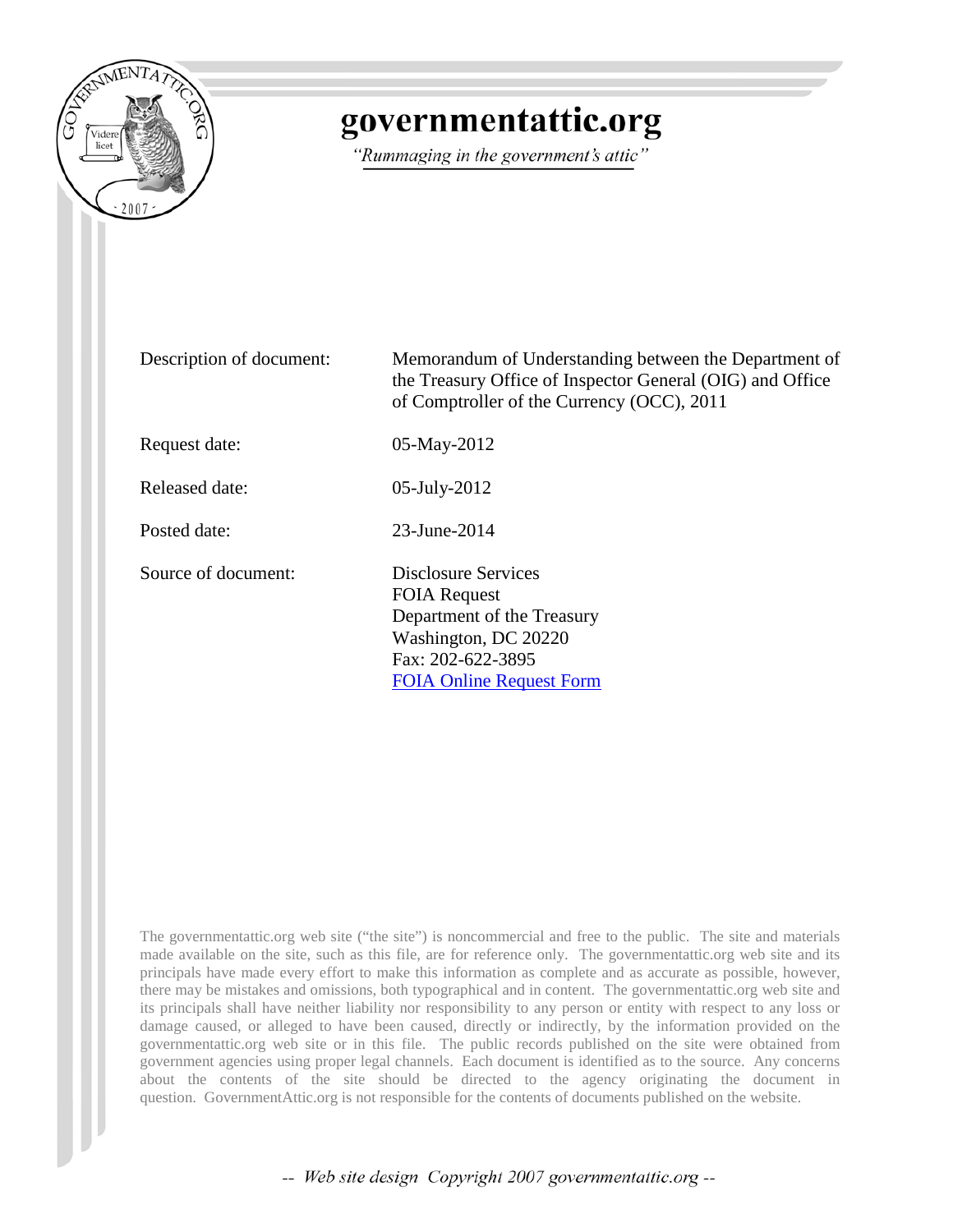From: "Delmar, Richard K." <DelmarR@oig.treas.gov> Date: Thu, 05 Jul 2012 16:00:26 -0400 Subject: your FOIA request for Treasury OIG-OCC MOU

This responds to your May 5, 2012 FOIA request to the Department of the Treasury for records in two categories:

1. copies of "any and all letter correspondence with the Office of the Comptroller of the Currency regarding access to information for use in investigation of possible fraud upon OCC by individuals of failed OCC-regulated financial institutions;" and

2. [copies] of any and all MOUs, MOAs or other agreements concerning Treasury IG access to OCC information relating to the above matter."

Your request was designated as Treasury FOIA request # 2012-05-129.

In response, I am attaching a copy of the final, signed MOU between the OIG and the OCC, entered into in March 2011, which relates to OIG access to information about and conduct of investigations relating to OCC program integrity. This is a full grant of part 2 of your request.

OIG records responsive to part 1 of your request relate to the process by which the MOU was developed, discussed within the OIG and with the OCC and other Treasury offices, and made final. As such, they are pre-decisional, and thus within the ambit of FOIA Exemption 5, 5 U.S.C. § 552(b)(5)..Accordingly, I deny that portion of your request.

You have the right to appeal under 5 U.S.C. § 552(a)(6)(A)(i) for full disclosure of the requested files. Pursuant to the Department<sup>1</sup>s FOIA appeal process set forth in 31 C.F.R. § 1.5(i), an appeal must be submitted within 35 days from the date of this response to your request, signed by you and addressed to: Freedom of Information Act Appeal, DO, Disclosure Services, Department of the Treasury, Washington, D.C. 20020. The appeal should reasonably describe the records to which access has been denied and should specify the date of the initial request and the date of this determination. Please enclose copies of your initial requests and this letter.

I would be happy to discuss this with you -

Rich Delmar Counsel to the Inspector General Department of the Treasury delmarr@oig.treas.gov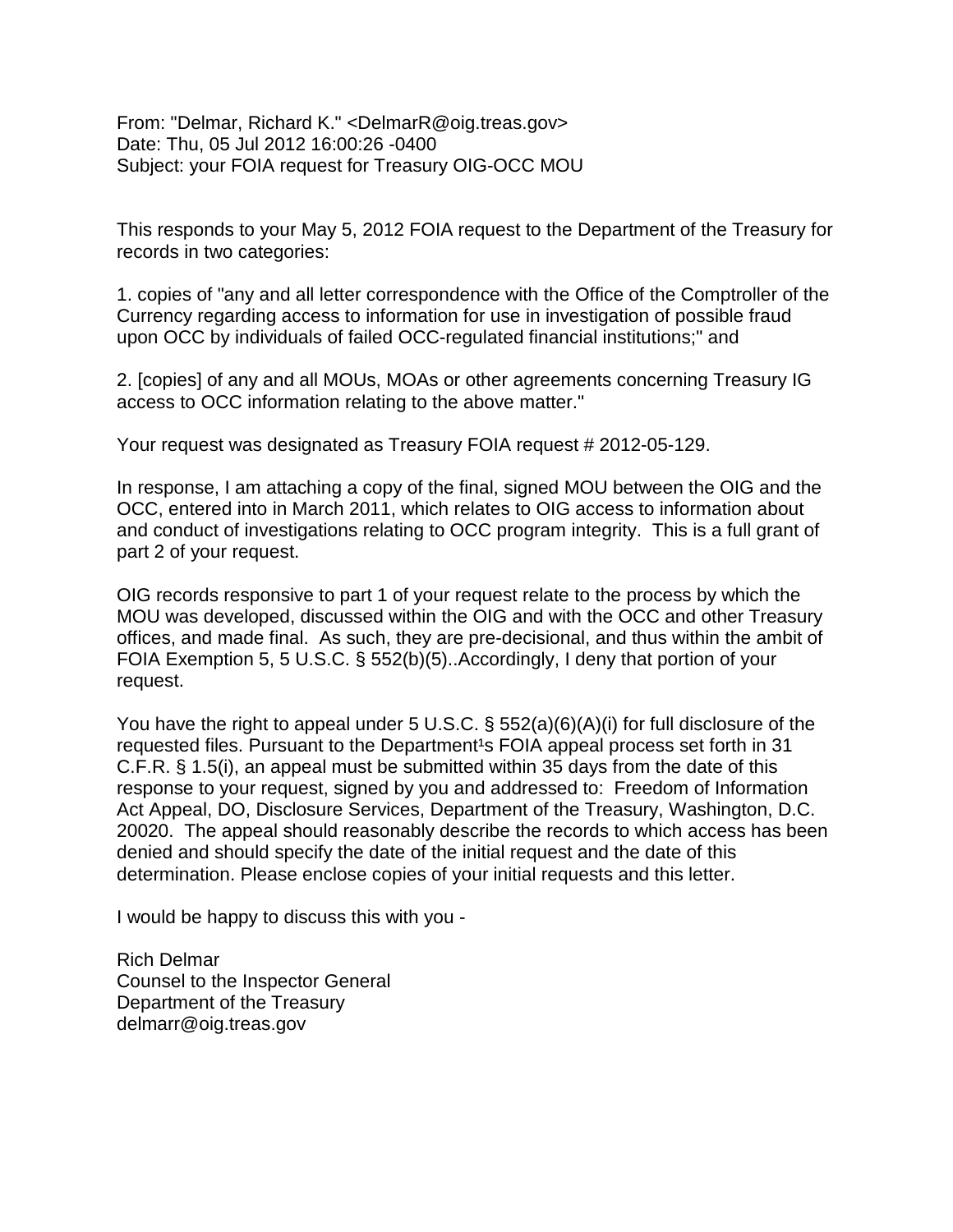## MEMORANDUM OF UNDERSTANDING **BETWEEN** THE DEPARTMENT OF THE TREASURY OFFICE OF INSPECTOR GENERAL (OIG) AND OFFICE OF COMPTROLLER OF THE CURRENCY (OCC)

Purpose: To establish procedures for communication and cooperation between our offices regarding OIG investigations and other inquiries relating to allegations of obstruction of OCC bank oversight or other events within OIG's investigative jurisdiction as discussed below in the fourth paragraph of this agreement. Both offices recognize the independent roles and responsibilities of the OCC and the OIG relating to OCC programs and operations, and OIG's access to information and cooperation regarding attempted obstruction of or fraud upon those programs and operations. It is understood that this MOU does not apply to employee misconduct and whistleblower matters involving OCC employees, which are solely within the OIG investigative jurisdiction.

Background: OIG recognizes that its investigations of matters involving instances of obstruction of or fraud upon OCC programs can affect matters within OCC's areas of program responsibility. Likewise, OCC recognizes OIG's responsibility under the Inspector General Act to prevent and detect fraud and abuse in OCC programs and operations. OIG and OCC agree that cooperation and mutually acceptable procedures are necessary and appropriate to avoid interference with OCC national bank oversight and other programs and OIG responsibilities. This document establishes procedures to facilitate cooperation between OIG and OCC in connection with OIG investigations of such interference.

The Inspector General Act, 5 U.S.C. App 3, Treasury Employee Rule of Conduct 31 C.F.R § 0.207, Treasury Order 114-01 and Treasury Directive 40-01 describe the authority and responsibility of the OIG, the responsibility of all Treasury employees to cooperate with the OIG to enable it to carry out its mission, and the rights of employees in connection to OIG investigations. Nothing in this memorandum supersedes, contradicts, or limits these laws, regulations, and directives, and they shall control in any apparent conflict.

OIG has law enforcement authority to conduct investigations of criminal and other activity related to the programs and operations of OCC. OIG's goal, in part, is to prevent and detect fraudulent conduct that impedes or is intended to impede OCC's bank oversight, to protect OCC and other affected entities from further harm, and to facilitate imposition of appropriate penalties against offenders. OIG's investigative procedures can include surveillance, review of OCC, bank, and other records, interviews of witnesses, and service of subpoenas. OIG investigations may result in detection and deterrence of efforts to conceal information or otherwise impede OCC's safety and soundness examinations and other oversight of the financial institutions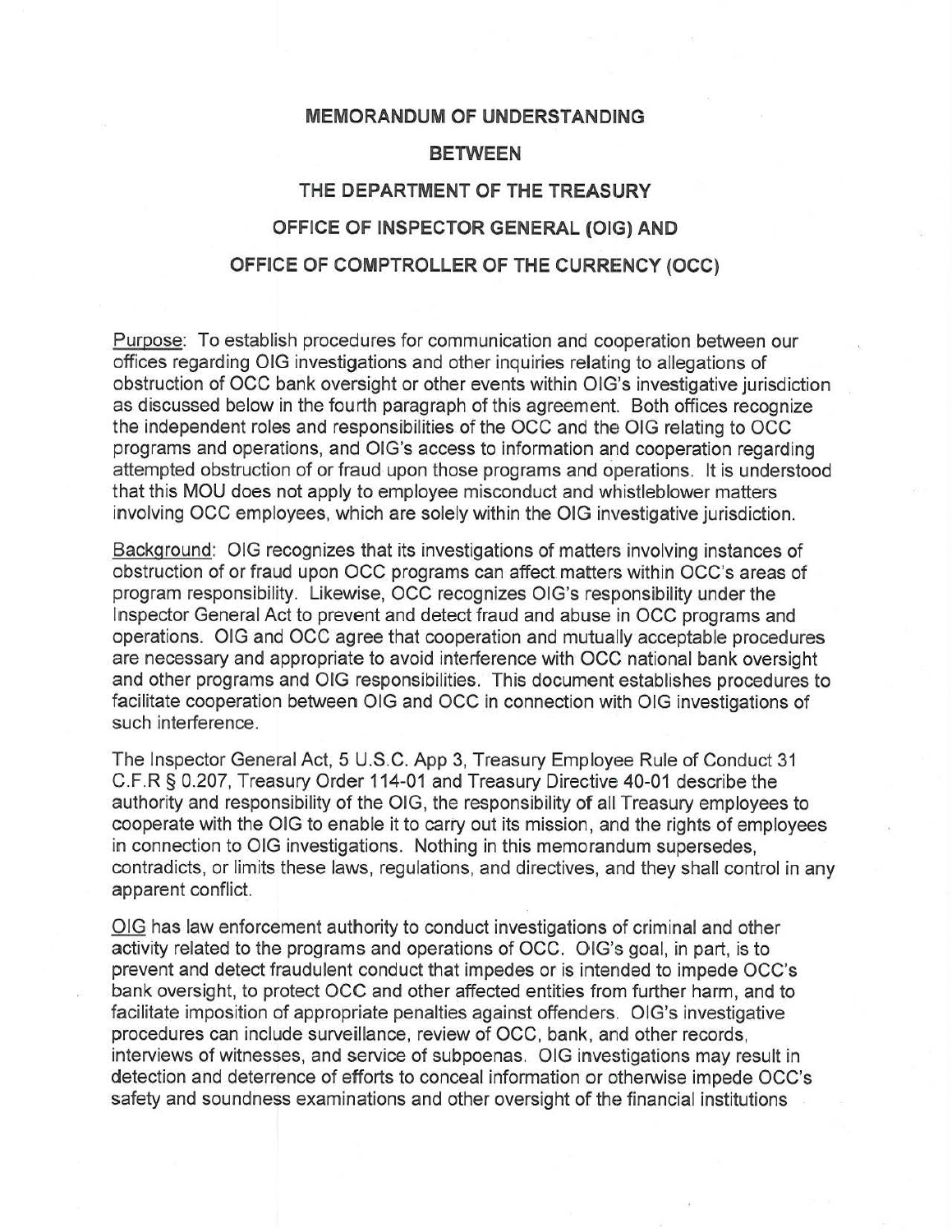within its jurisdiction. OIG will provide information about such investigations to OCC consistent with Federal criminal law and procedure.

OCC has authority to regulate the conduct and operations of national banks, and to exercise visitorial powers, including conducting examinations and other oversight activities of such banks to assure the safety and soundness of the national banking system, in accordance with the National Banking Act, 12 U.S.C. §1 et seq. OCC does not conduct criminal investigations. Similarly, OIG does not conduct bank regulatory examinations.

In order to properly carry out their respective responsibilities, OIG and OCC acknowledge that OCC must have control over its personnel and records, and that OIG has the right of access to such personnel and records. OIG is aware of OCC's concerns about the confidential and privileged nature of certain information in its possession, and will endeavor to frame its requests to minimize these concerns. Should OCC have concerns about an OIG information or access request, or about its ability to assure that such confidentiality and privilege issues are honored in any subsequent criminal, civil, or administrative proceedings, OCC's Chief Counsel will promptly notify OIG Counsel of such concerns.

OCC and OIG Coordination Policies and Procedures. The nationwide coordination of OCC's and OIG's efforts will be accomplished through headquarters operations. To facilitate providing information concerning possible obstruction of the OCC examination process or other events within OIG's investigative jurisdiction as discussed above in the fourth paragraph of this agreement, requests from the OIG for OCC documents and records and/or access to OCC employees in connection with allegations of obstruction shall be made to the OCC OIG/GAO Liaison, or the designated OCC primary point of contact in the OCC's Enforcement and Compliance Division ("E&C"). Upon receipt of a request from OIG for documents concerning allegations of obstruction or other fraudulent activity within OIG's jurisdiction, the OCC will provide to OIG all such documents, records, transcripts and other information available to the OCC, including non-public supervisory information. Upon receipt of a request from OIG for access to OCC employees in connection with allegations of obstruction, the OCC will make its employees available to OIG for interview, generally at a mutually agreeable time and place, but if investigative needs dictate, as the OIG determines (in such circumstances, OIG will be mindful of, and attempt to accommodate reasonable work-related or personal obligations of the employee). The heads, or designees of E&C and the OIG's Office of Investigations will discuss any issues that arise regarding availability of OCC employees, and will meet quarterly, and more often if necessary, to discuss the status of investigations and examinations of mutual interest, and other related issues.

When OCC employees become aware of indicators of attempts to mislead examiners, conceal or falsely amend records, or otherwise hamper or misdirect OCC's examination and other oversight functions, the OCC will promptly report such information to the designated OIG point of contact, whose contact information will be disseminated to all offices by OCC. OIG employees will have access to OCC field offices and personnel in the course of their investigations.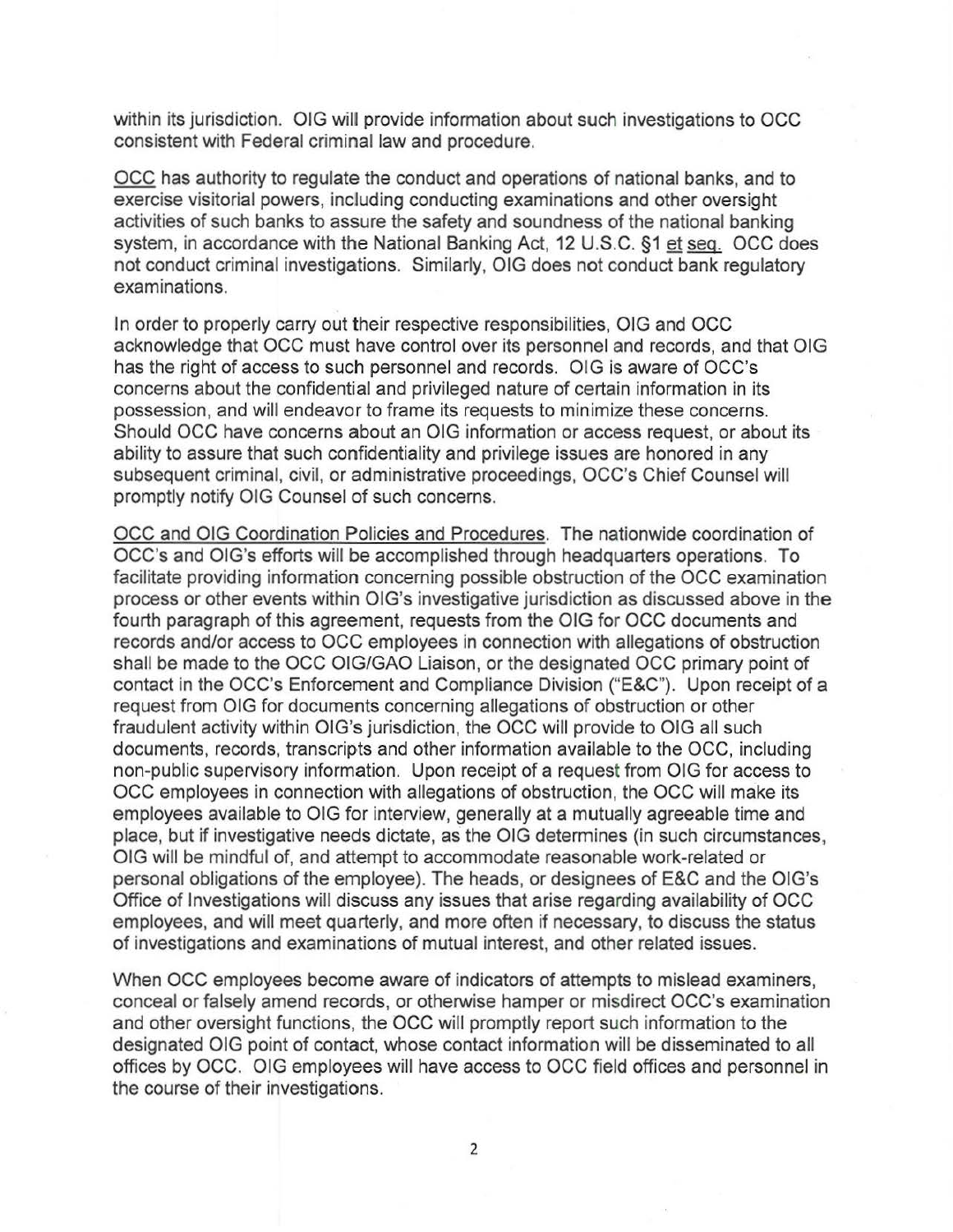In any OIG investigation that leads to coordination with the Department of Justice or a U.S Attorney's Office, OIG will assure that such offices are aware of OCC's responsibilities, authority, and concerns about sensitive information, or interference with any parallel proceeding.

Whenever possible, OIG will share with OCC information relating to charges, proceedings, judgments and sanctions that involve institutions and persons subject to OCC's oversight. It is understood that OIG cannot always be aware of such actions, nor control them, and that only when it joins a Department of Justice-led investigation does it act as an agent of the Department of Justice, which has sole legal authority to prosecute violations of Federal criminal law. It is also understood that OIG cannot disclose information in violation of the grand jury secrecy rules in F.R.Cr.P. 6(e).

Access to OCC Employees. Documents. and Records. It is important that the OCC share with the OIG any information concerning possible obstruction of or fraud upon any OCC programs or operations, including information about possible criminal activity involving entities or persons subject to OCC's oversight. It is also important that OIG have access to any documents and records that will support its investigative efforts. OIG agents conduct their investigations on behalf of the OIG, and not as representatives of the Department of Justice or other agencies unless and until OlG joins a Justice investigation and becomes subject to the supervision of the Department of Justice. The OIG acknowledges the confidential and privileged nature of the information in the OCC's possession. Such information provided by the OCC to the OIG pursuant to this MOU shall remain the property of the OCC and is subject to the restrictions on disclosure that are contained in the OCC's rules on Release of Non-Public OCC Information under 12 C.F.R. Part 4. No confidential, privileged information shall be disclosed outside of OIG without advance notice to the OCC; unless other applicable law or directive, such as a judicial order, may control. OIG may, however, without identifying the source, use the information obtained from the OCC, or directly or indirectly derived therefrom, in the performance of OIG's investigatory duties without further OCC approval. Pursuant to 12 U.S.C. 1821(t), disclosure of the files or information to OIG does not waive any privileges associated with them.

If the OIG has the need, in the course of executing its responsibilities, to provide any information subject to the Right to Financial Privacy Act, 12 U.S.C. § 3401 et seq., outside the Department, it will take full responsibility for RFPA compliance when transferring any such information.

Matter of Mutual Interest and Concern. It is agreed that among the issues of mutual interest and concern are:

Bank Closings. OIG may determine that its presence is needed when a financial institution is closed, when there is a reasonable basis to believe that obstruction of the OCC examination process, or fraud on OCC's programs may have occurred at the institution before its closure. Coordination of notice of closings, and notice of OIG interest in participation, will be consistent with the procedures established in this MOU, and will include contacts between the OIG point of contact, and the OCC OIG/GAO Liaison or other point of contact.